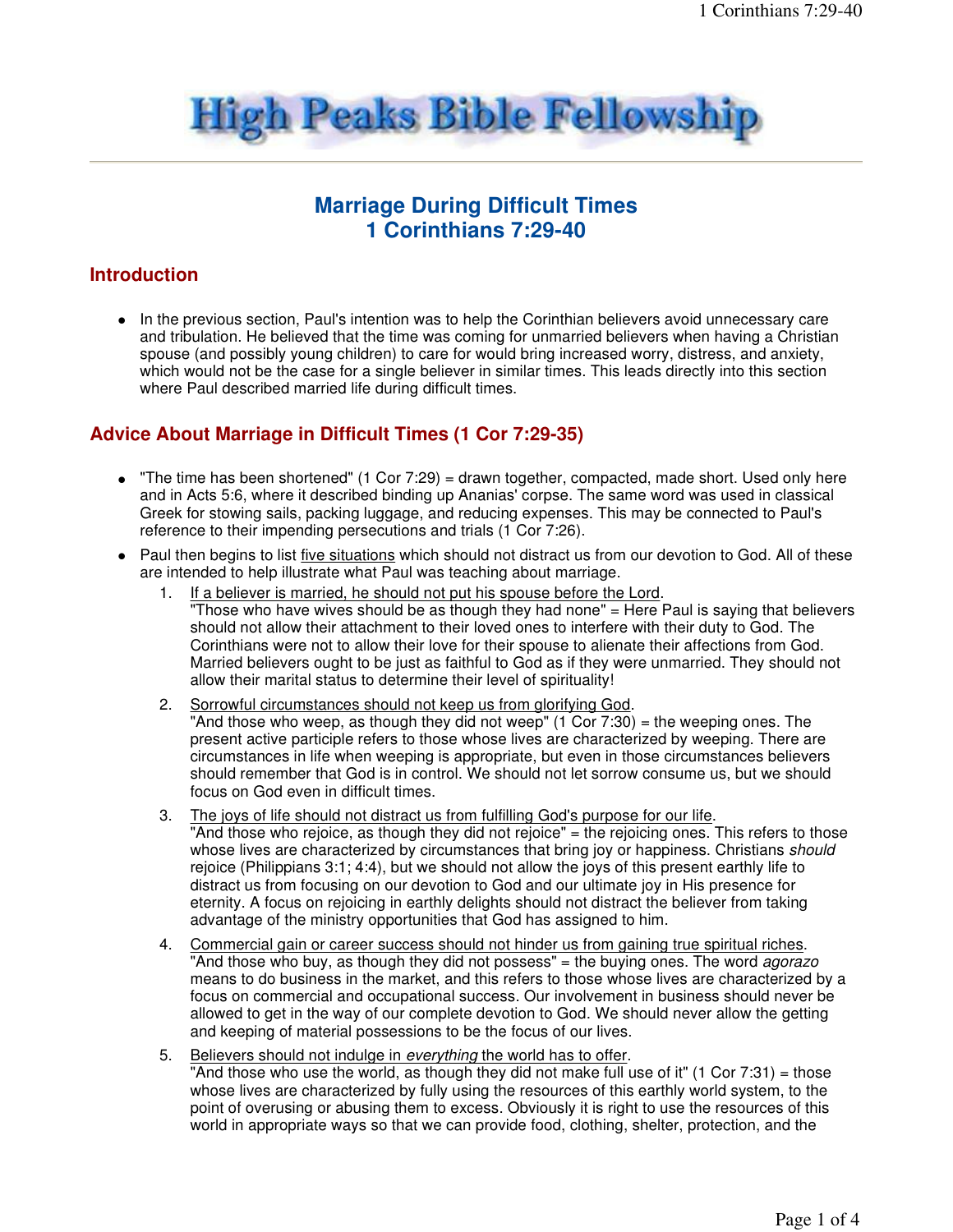necessities of life for ourselves and our loved ones. Here Paul is condemning someone who uses worldly resources to excess, centering their life around indulging in worldly pleasure and material comfort.

- "For the form of this world is passing away" = The form (schema) of this earthly world system is passing (parago) off the stage of history. This world system is like the scenery for a stage play, and its time for use will soon come to an end. Applying this to marriage, believers should understand that the divine institution of marriage belongs to an age that is passing away. Although it is a wonderful God-ordained institution, marriage is not an eternal relationship. Marriage will also pass away because it is designed only for this world, not for the next.
- For believers who are completely wrapped up in the affairs of this world, including marriage and commerce, it will be almost impossible for them to be "free from anxiety or care" (1 Cor 7:32). But this is God's desire for all believers, and it is possible for a Christian who understands that God is in control and that the world as we know it is passing away.
- Paul now contrasts what an *unmarried* vs. a married person is concerned about. The unmarried believer is able to focus undivided attention on serving the Lord, and focus himself primarily on the Lord's desires and interests. By contrast, a married believer cannot help being concerned about some of the things of this world and about pleasing his wife (1 Cor 7:33). The same will be said of the wife in the very next verse, so what is said here applies equally to both male and female believers.
- $\bullet$  "His interests are divided" (1 Cor 7:34) = this is the main problem that Paul wants to guard against in the life of a believer (whether married or single). Our devotion to God should not be divided or parceled out between the things of this world and God.
- Keep in mind that this passage is discussing the marriage of two Christians, not a "mixed" marriage or an "inter-faith" marriage. Here in this passage Paul describes the difficulties of a Christian marriage. One can only imagine how those difficulties would be compounded in a mixed or inter-faith marriage! The point Paul is making here is that, whether married or single, a believer must try to maintain a singleminded devotion to the Lord. The following chart summarizes what Paul has taught in these three verses:

| The Primary Focus of the Unmarried               | The Divided Focus of the Married             |
|--------------------------------------------------|----------------------------------------------|
| Concerned about the things of the Lord           | Concerned about the things of the world      |
| $\bullet$ How he may please the Lord [v. 32]     | $\bullet$ How he may please his wife [v. 33] |
| • That she may be holy (body & spirit)<br>[V.34] | • How she may please her husband [v.<br>34]  |

• It is obvious from this verse that Paul's only motive is for their good. He does not intend his advice about marriage to put a restraint upon them (1 Cor 7:35). He has not given a command to the unmarried, but simply a considered opinion in view of the impending circumstances. He leaves the ultimate choice completely up to them as individuals, and either choice is acceptable -- their marital status is not a matter of holiness vs. sin. Paul's main goal is to promote undistracted devotion to the Lord, regardless of a believer's marital status. Whether married or single, if a believer is distracted from his devotion to the Lord then something is wrong.

# **Advice to Those Responsible for Unmarried Young Women (1 Cor 7:36-38)**

- $\bullet$  "If any man" (1 Cor 7:36) = Here Paul addresses a man who is responsible for a virgin under his care. In order to correctly identify this man, it may be best to begin with the verb in 1 Cor 7:38 -- gamizo = to give in marriage, to *permit* to marry. The subject of this verb cannot be the groom, but the one who is giving away the bride. It seems best to identify this man as the Christian father or guardian of a young unmarried woman who is also a believer.
- "Thinks he is acting unbecomingly toward his virgin daughter" = What would lead a Christian father to think he may be acting unfairly toward his virgin daughter? This may have been a father who wanted to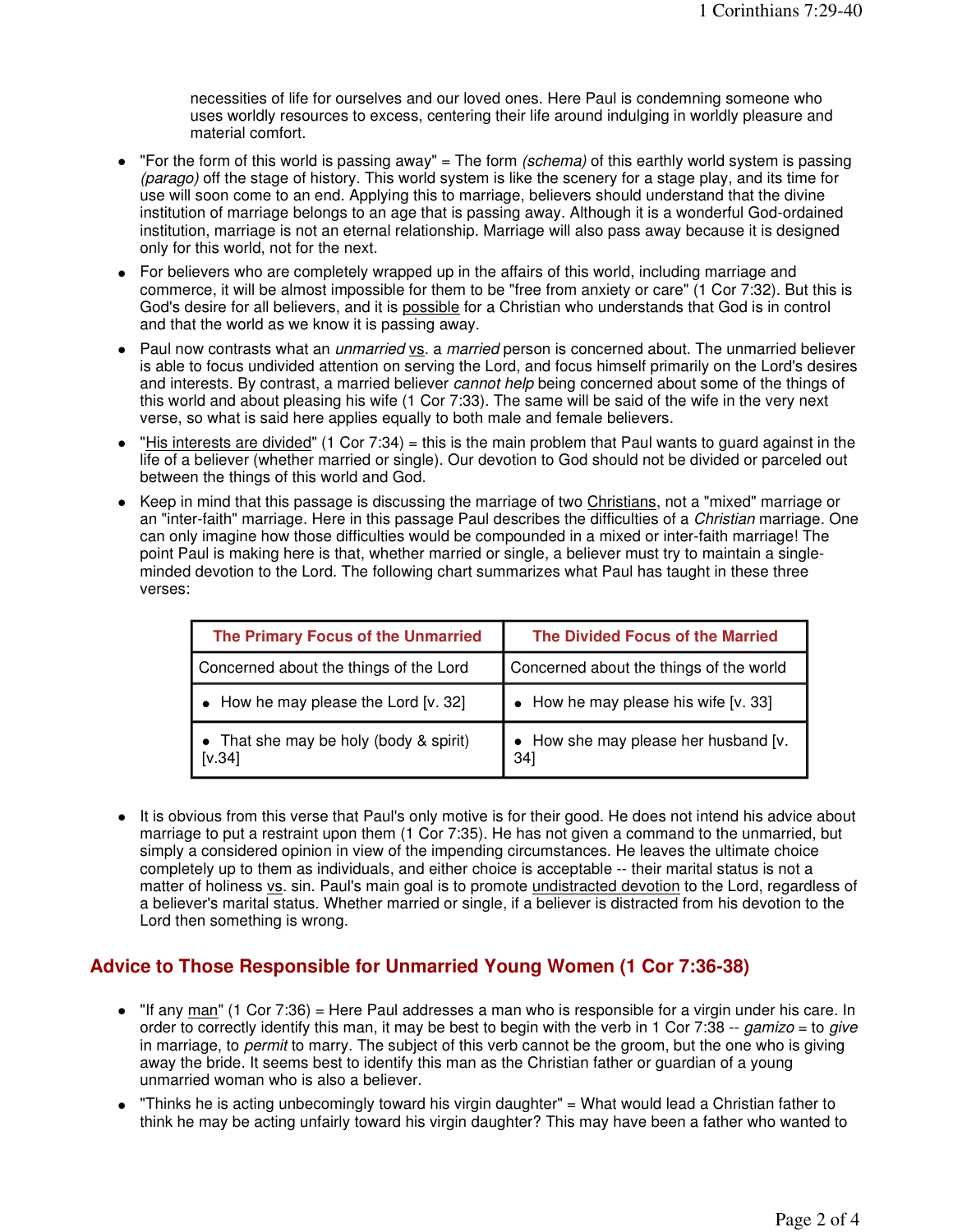keep is daughter at home in view of the benefit and service she was contributing to the household. There may have been any of several selfish reasons for doing this, but this is not what a loving father should do.

- Two characteristics of the virgin daughter:
	- 1. She is "past her youth" = ripe and perhaps over-ripe (of marriageable age or even over-age).
	- 2. "If it must be so" = if there is a present necessity; if the time has come to consider it seriously. This implies that a potential groom has come into view!
- This presents a picture of a father who is questioning his decision to keep his virgin daughter at home beyond the age at which she might have married. He now realizes that it may have been improper for him to have done this, especially when she may have had a suitable prospect of marriage. Paul's decision in this case is that the father should do what he wishes, he does not sin. Just as Paul did not put any restraint on unmarried believers in his earlier instruction (1 Cor 7:35), so here he does not put any restraint on a Christian father to keep his daughter in a state of singleness.
- $\bullet$  "Let them marry" = the word *them* implies that there is a potential groom in view! The plural here refers to the daughter and the man she wants to marry. Evidently the turning point in the father's thinking has been brought about by the appearance of a suitable husband!
- $\bullet$  "But he who stands firm in his heart" (1 Cor 7:37) = here Paul presents the contrasting point when the father believes he has not treated his daughter unfairly by keeping her unmarried and at home. He still thinks he is doing the right thing in keeping his daughter unmarried -- that she can serve the Lord better by remaining single than by being married. The word keep (tereo) means to guard, watch over, keep safe, and protect from harm. This is the primary focus of the father's efforts toward his daughter.
- $\bullet$  "He will do well" (kalos) = in the previous case Paul had said that it was not a sin for the father to let the couple get married (1 Cor 7:36), but in this case where the father keeps his daughter unmarried and under his protection, Paul says the father is doing a good thing. Then in 1 Cor 7:38 Paul reviewed both cases:
	- 1. The father who gives his virgin daughter in marriage does well, and
	- 2. The father who does not give her in marriage will do better.

Again Paul expressed his inspired opinion in view of the impending circumstances, that remaining unmarried may be better under the circumstances. But it is not a matter of one decision being a sin while the other decision is the right choice. Both decisions may be right and perfectly acceptable given a prayerful evaluation of the circumstances in each specific case.

#### **Instruction about the Permanence of Marriage (1 Cor 7:39-40)**

- $\bullet$  "Bound as long as her husband lives" (deo) = the perfect tense emphasizes the continuing state or condition that results from entering into the marriage covenant. This says that the partners are bound by law for the entire span of time (chronos) that their partners are alive. This clearly implies that the bond of marriage can only be broken by the death of one of the marriage partners. Nothing is said here of the possibility of divorce and remarriage for believers whose spouse is still living, and no "exception clause" is given in this passage. If a believer wanted to justify divorcing his wife, this Scripture passage would not be one that would support that option.
- "If her husband is dead, she is free to marry" = this addresses the issue of remarriage for a Christian widow -- she is no longer bound to her former marriage relationship but is free to remarry. BUT, she must marry another believer ("only in the Lord"). This teaches against the idea of a believer deliberately entering into a mixed marriage (also see 2 Cor 6:14-15).
- $\bullet$  "In my opinion she is happier if she remains as she is" (1 Cor 7:40) = the word happier is *makarios*, the inner peace that is experienced by a believer despite the outward circumstances. In view of the impending circumstances, Paul advocated remaining single. However, in 1 Tim 5:11 Paul implies that younger Christian widows should remarry if they are unable to control their passions (also see 1 Cor 7:8-9). Again, Paul leaves the choice up to the individual believer as to whether or not to get married, after considering his God-ordained circumstances.
- In this section Paul is teaching about the permanence of the Christian marriage relationship, but this has implications for the unmarried believers he has been addressing in this section. Although unmarried believers are free to get married, they should keep in mind that they are bound to that relationship for